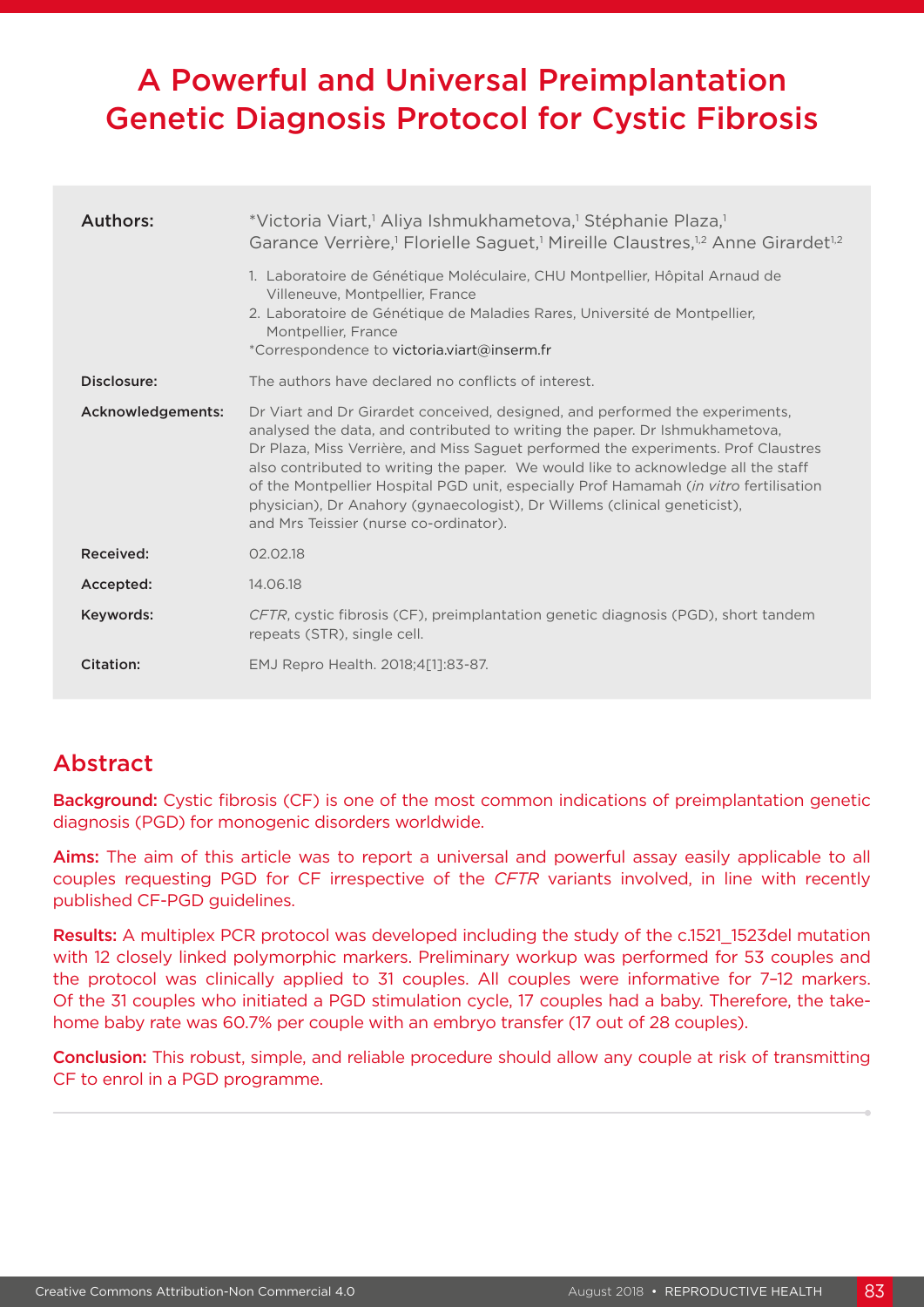## INTRODUCTION

Preimplantation genetic diagnosis (PGD) was first reported in the 1990s as an alternative option to prenatal diagnosis for couples at risk of transmitting a severe monogenic disease or chromosomal disorder to their children.<sup>1</sup> The procedure is based on genetic analysis of embryonic cells biopsied from preimplantation embryos obtained through *in vitro* fertilisation (IVF) techniques. Only embryos free of the disease under investigation are transferred to the mother's uterus to initiate a pregnancy. PGD in France is strictly regulated by law (only the parental genetic risk can be studied; concomitant aneuploidy screening is not allowed) and is a rare example of an entirely free-of-charge service within the public health organisational framework, thus providing equal access to PGD.2

Cystic fibrosis (CF, OMIM# 219700), a frequent and lethal genetic condition, was the first monogenic disorder to be studied in a PGD clinical case.3 Thereafter, different PGD protocols have been published for CF, ranging from the study of the c.1521 1523del mutation (p.Phe508del) alone4 to more generic strategies based on the study of polymorphic-linked microsatellite markers with or without direct mutation analysis<sup>5,6</sup> or karyomapping through analysis of SNP genotypes on microarrays.<sup>7</sup> In order to harmonise protocols and procedures for CF-PGD across PGD centres in Europe, specific best practice guidelines have been recently published.<sup>8</sup>

In line with these guidelines, this paper describes a PGD protocol for CF that presents a notable improvement compared to previously published methods,4-6 as it is now based upon the study of 12 polymorphic markers within or close to the CF transmembrane conductance regulator (*CFTR*, OMIM# 602421) gene, associated with the direct analysis of the c.1521\_1523del mutation.

#### MATERIALS AND METHODS

#### Microsatellite Marker Selection

The 9-plex PCR haplotyping approach used previously6 was implemented with the analysis of four additional short tandem repeats (STR) across and flanking the *CFTR* gene: D7S633 at ~100 kb upstream to the *CFTR* gene, IVS9TAAA in intron 10, and both CFTRSTR30AC and CFTRSTR15CA microsatellites at ~100 kb and 200 kb downstream to the *CFTR* gene, respectively.9 All primers were carefully designed and fluorescently labelled to obtain amplicons with different lengths (Table 1) after separation by capillary electrophoresis (Figure 1).

Table 1: Overview of the four additional single tandem repeat markers and the newly designed IVS10CA marker used in the 13-plex preimplantation genetic diagnosis protocol for cystic fibrosis. Their chromosome position, location within the gene or distance to the *CFTR* gene, type of single tandem repeat and sequence primers, heterozygosity rates, and number of alleles are indicated.

| <b>Marker (location</b><br>on chromosome 7*)        | <b>Type</b> | Sequence primers                                                 | Distance to<br>the CFTR<br>gene | Heterozygosity<br>rate $(\%)^{\dagger}$ | Number<br>оf<br>alleles |
|-----------------------------------------------------|-------------|------------------------------------------------------------------|---------------------------------|-----------------------------------------|-------------------------|
| D7S633<br>(117,370,706-117,370,903)                 | $(CA)$ n    | F: Hex-CAGTGAGCCTCGCATCACTG<br>R: GTTGACAAGTGTATTAGATGACC        | $\tilde{}$ 100 kb               | 76.0                                    | 14                      |
| IIVS9TAAA<br>$(117, 558, 332 - 117, 558, 620)$      | (TAAA)n     | I F: Hex-TTTTCGAGGTTAGGAGATCAAGAC<br>R: AGGAGGTAGCAGAGGAAGAAAAAG | intron 10                       | 79.1                                    | 6                       |
| <b>IVS10CA</b><br>$(117, 566, 128 - 117, 566, 329)$ | $(CA)$ n    | F: Fam-TGGACATCTGAAACAGGTATTTG<br>R: CCAAGTAGCTTGGACTACAAACG     | intron 11                       | 92.8                                    | 11                      |
| CFTRSTR30AC<br>$(117,773,551-117,773,782)$          | $(CA)$ n    | F: Hex-TACTGCAGGAGCCACTGTTG<br>R: TGCCCTTTTCTCACTTCCTC           | 100kb                           | 87.6                                    | 15                      |
| CFTRSTR15CA<br>(117.871.615-117.871.936)            | $(CA)$ n    | F: Fam-CGTCCTGGGTTTTGTTTACG<br>R: ATGATTTGGTGCCTTCATCC           | ~200 kb                         | 90.7                                    | 23                      |

\*According to UCSC GRCh38/hg38, December 2013;10 †calculated by typing 129 unrelated individuals. F: forward; R: reverse.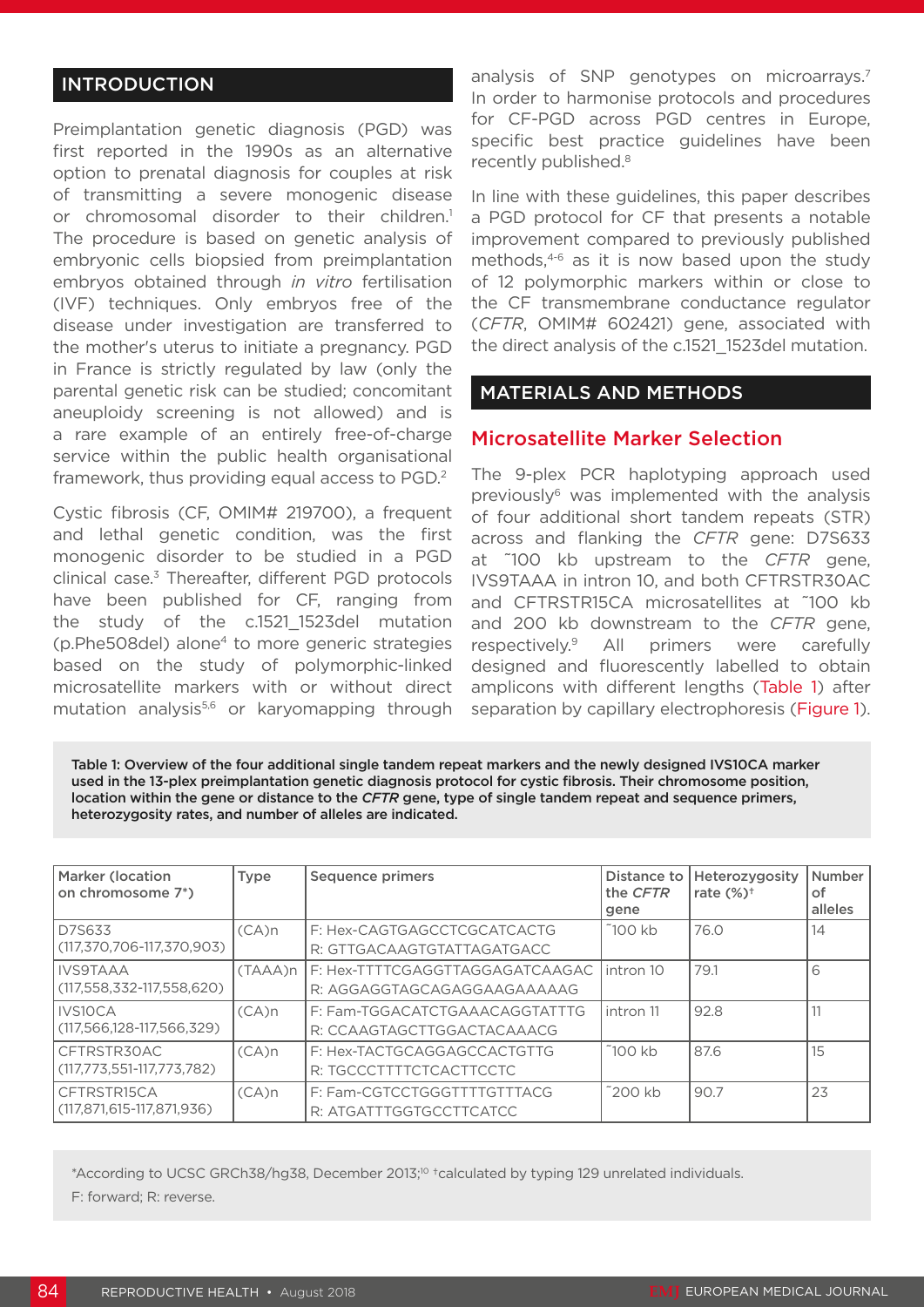

#### Figure 1: Electropherogram obtained using the generic 13-plex PCR protocol for cystic fibrosis.

Examples of the amplicons are shown for each STR (identified by the squares above the electropherogram). Fam labelled amplicons are shown in blue (top) and Hex labelled amplicons are shown in green (bottom). STR: short tandem repeats; sz: size.

Primers for IVS10CA in intron 11 had to be modified to improve electrophoretic peak pattern in this newly designed single-tube PCR protocol (Table 1).

To estimate heterozygosity rates and to assess informativity for each marker in PGD couples, careful preliminary workup using 13-plex PCR was performed on 100 ng genomic DNA samples from 129 unrelated individuals heterozygous for one severe or large spectrum *CFTR* gene mutation, including 53 couples enrolled in our PGD programme for CF and 23 individuals referred to our laboratory for CF diagnosis.

#### Single Cell Multiplex PCR

Before clinical application, to set up the optimal PCR conditions for co-amplification of the 12 STR markers together with the p.Phe508del, >300 single lymphocytes were isolated from different individuals and lysed.<sup>6</sup> Reaction mixes were added to the lysed samples to produce a 30 μL final sample. The PCR sample contained 15 uL of 2X Qiagen multiplex PCR master mix and 0.17 µM each of the pairs of primers for p.Phe508del, D7S633, and CFTRSTR30AC; 0.34 µM each of the pairs of primers for D7S486, AFM320vb5, D7S677, D7S23, and IVS10CA; 0.5 µM each of the pairs of primers for IVS1CA and IVS9TAAA; 0.67 µM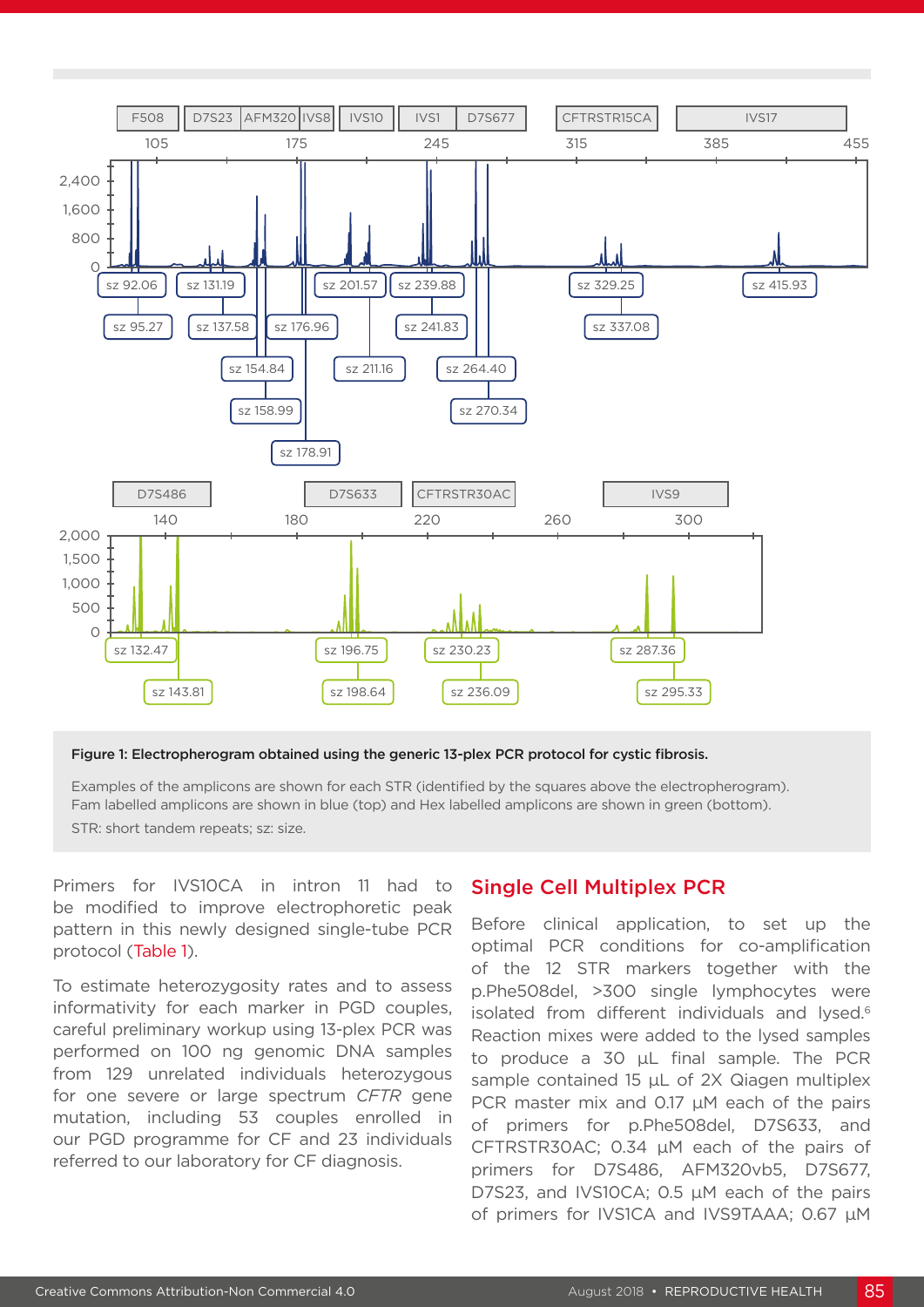each of the pairs of primers for IVS8CA and CFTRSTR15CA; and 0.84 µM each of the pairs of primers for IVS17bTA/CA. Thermal cycling consisted of an initial denaturation step at 95°C for 15 minutes, followed by 40 cycles at 94°C for 30 seconds, 58°C for 90 seconds, and 72°C for 60 seconds, then a final extension step at 60°C for 30 minutes. Of the amplified products, 1 μL was run on an ABI 3130XL DNA sequencer and the results were analysed using Genemapper v4.0 software (Applied Biosystems, Foster City, California, USA). For couples carrying variants other than p.Phe508del, informative markers can also be co-amplified with mutation-containing *CFTR* amplicons to combine mutation detection using a minisequencing approach and linkage analysis.<sup>11</sup>

The PCR protocols were identical for both single lymphocytes (pre-PGD workup) and biopsied blastomeres from preimplantation embryos (PGD cycles). The IVF part of the PGD procedure has been detailed elsewhere.12

### RESULTS

#### Heterozygosity Rates and Informativity

Heterozygosity rates for the four newly designed microsatellite markers D7S633, IVS9TAAA, CFTRSTR30AC, and CFTRSTR15CA ranged from 76.0–90.7% (Table 1). Among the 53 couples

who had a familial pre-PGD workup for CF using the 13-plex PCR protocol, the number of informative markers ranged from 7–12. For the eight couples who displayed only 1–3 fully informative markers using our previously described protocol,<sup>6</sup> the study of the four newly designed STR yielded a better informativity with at least one additional fully informative marker.

Single cell amplification and allele drop out (i.e., the random non-amplification or detection of one allele in a heterozygous sample) rates for the different sequences were within the ranges established by the European Society of Human Reproduction and Embryology (ESHRE) PGD consortium best practice guidelines.<sup>13</sup> We therefore considered that the updated protocol, detailed in this report, fulfilled the criteria of a reliable clinical PGD method.

## Preimplantation Genetic Diagnosis Cycles

From July 2014–December 2017, 31 couples initiated at least one PGD stimulation cycle for CF, including 6 couples with a 50% risk of having a CF-affected child (one CF-affected member, the other being a carrier of a severe or large spectrum *CFTR* mutation) and 25 couples with a 25% risk (both partners heterozygous for a severe or large spectrum mutation) (Table 2).

#### Table 2: Overview of the clinical application of the improved cystic fibrosis preimplantation genetic diagnosis protocol to 31 couples.

|                                | Risk of having a CF-affected child |                       |       |  |
|--------------------------------|------------------------------------|-----------------------|-------|--|
|                                | 50% risk*                          | 25% risk <sup>+</sup> | Total |  |
| Couples with stimulating cycle | h                                  | 25                    | 31    |  |
| Couples with embryo transfer   | 5                                  | 23                    | 28    |  |
| HCG positive (>1,000 mlU/mL)   |                                    | 16                    | 21    |  |
| Clinical pregnancies (FHB+)    |                                    | 15                    | 19    |  |
| Singleton pregnancies          |                                    | $14^{\frac{1}{2}}$    |       |  |
| Twin pregnancies               |                                    | 1 <sup>S</sup>        |       |  |
| Healthy children born          |                                    |                       | 18    |  |

\*One member of the couple affected with CF, the other heterozygous for a CF-causing or a large spectrum *CFTR* mutation; tboth partners heterozygous for a CF-causing or a large spectrum CFTR mutation; tone termination of pregnancy (25 weeks of pregnancy); <sup>\$</sup>spontaneous miscarriage (8 weeks of pregnancy).

CF: cystic fibrosis; FHB+: positive fetal heartbeat; HCG: human chorionic gonadotropin.